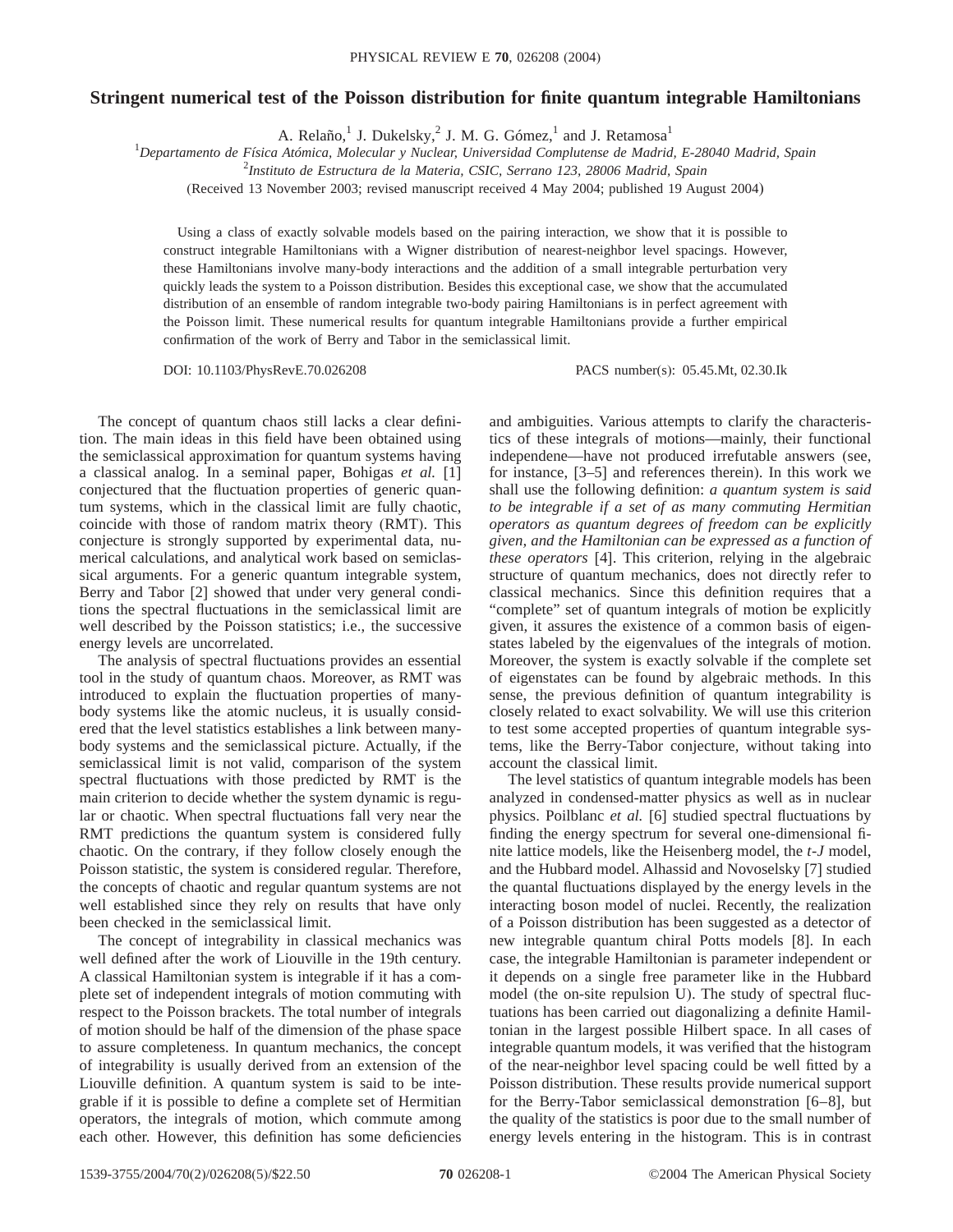with numerical testing of the Bohigas-Giannoni-Schmit [1] conjecture, assigning a Wigner distribution to any nonintegrable quantum Hamiltonian, in which large ensembles of two-body random Hamiltonians were considered (for a review see [9]). More recently, Benet *et al.* [10] have studied an ensemble of integrable bosonic Hamiltonians whose members display GOE- or GUE-like spectra with probability 1. This anomalous behavior can be explained in terms of semiclassical mechanics. Despite the fact that the systems under consideration were integrable (in the semiclassical sense), the periodic orbits that fulfill the Einstein-Brillouin-Keller (EBK) quatization condition explore huge regions of phase space; i.e., they mimic a typical chaotic motion. Thus, it is reasonable to find random matrix spectral fluctuations. Therefore, the whole ensemble can be considered an anomalous exception of the Berry-Tabor conjecture.

Trying to get more insight into these ideas, we study the level statistic of a class of quantum integrable models: the Richardson-Gaudin models. They are based on the pairing interaction [11] and have a large number of free parameters which can be selected randomly. In particular, we will study the rational model for which the quantum invariants have the form

$$
R_i = K_i^0 + 2g \sum_{j(\neq i)} \frac{1}{\eta_i - \eta_j} \left\{ \frac{1}{2} (K_i^+ K_j^- + K_i^- K_j^+) + K_i^0 K_j^0 \right\},\tag{1}
$$

where *i* labels the  $\Omega$  levels of a single-particle basis,  $\eta_i$  are  $\Omega$ free real parameters, and *g* is the paring strength. The operators  $K^+, K^-$ , and  $K^0$  are the SU(2) generators of the pair algebra in level *i*:

$$
K_i^0 = \frac{1}{2} (a_i^{\dagger} a_i + a_i^{\dagger} a_i - 1), \quad K_i^+ = \frac{1}{2} a_i^{\dagger} a_i^{\dagger} = (K_i^-)^{\dagger}.
$$
 (2)

The operator  $K_i^+$  creates a pair of particles in time reversal states in the double-degenerated level *i*. The three generators close the commutation algebra  $su(2)$ :

$$
[K_l^0, K_{l'}^+] = \delta_{ll'} K_l^+, \quad [K_l^+, K_{l'}^-] = 2 \delta_{ll'} K_l^0. \tag{3}
$$

Based on this commutation algebra, it is straightforward to check that the operators (1) commute with one another for arbitrary values of *g* and the set of  $\Omega$  parameters  $\eta$ . The rational model, as well as other models, is fully integrable and exactly solvable (for the exact eigenstates of these models see [11]).

Once the free parameters inside the *Ri* operators are fixed, it is possible to find their complete set of common eigenvalues  $r_i^{\alpha}$  and eigenvectors  $|\psi_{\alpha}\rangle$ . Any function of the  $R_i$  operators defines a valid integrable Hamiltonian. In particular, linear combinations of the  $R_i$  operators produce quite general pairing Hamiltonians

$$
H = \sum_{i} \varepsilon_{i} R_{i}
$$
  
= 
$$
\sum_{i} \varepsilon_{i} K_{i}^{0} + g \sum_{j(\neq i)} \frac{\varepsilon_{1} - \varepsilon_{j}}{\eta_{i} - \eta_{j}} \left\{ \frac{1}{2} (K_{i}^{+} K_{j}^{-} + K_{i}^{-} K_{j}^{+}) + K_{i}^{0} K_{j}^{0} \right\}.
$$
  
(4)

Contrary to most of the integrable Hamiltonians cited above, this class of integrable Hamiltonians depends on  $(2\Omega+1)$  free, real, and independent parameters; combinations of higher-rank quantum invariants would give larger sets of free parameters. Within this very large parameter space it is worth exploring the possibility of finding chaotic spectra, contradicting the Berry-Tabor hypothesis. Therefore the usual distinction between chaos and regularity by means spectral statistics would become doubtful.

To shed some light on this question we have tried to fit several chaotic spectra using the class of Hamiltonians (4) for different values of  $\Omega$  and different particle pair numbers *N*. These chaotic spectra were obtained by diagonalizing a random matrix with the appropriate dimension. The dimension of the Hilbert space for a system with  $\Omega$  levels and *N* fermion pairs is given by

$$
D=\binom{\Omega}{N}.
$$

Thus, it is usually much larger than the number of Hamiltonian parameters  $2\Omega + 1$ ; therefore, it is impossible to obtain an exact replica of the actual random matrix spectrum, and we can only get an approximation to this spectrum. In all the cases the best parameter set leads to a Hamiltonian whose spectrum shows Poisson level fluctuations, as predicted by Berry and Tabor.

Nevertheless, as we have commented above, it is still possible to consider more general Hamiltonians using the *Ri* operators. These Hamiltonians involve many-body forces represented by combinations of higher-rank *R* operators. Knowing the dimension *D* of the Hilbert space for a system with  $\Omega$  levels and *N* fermion pairs, we propose the following class of integrable Hamiltonians with many body forces:

$$
H = \sum_{i_1 > i_2 > \dots > i_N} \varepsilon_{i_1, i_2, \dots, i_N} R_{i_1} R_{i_2} \cdots R_{i_N}.
$$
 (5)

If we fix the  $\eta_i$  parameters and the value of *g* inside the  $R_i$ operators entering in Eq. (5), the number of free parameters  $\varepsilon_{i_1, i_2, \dots, i_N}$  in the Hamiltonian is precisely equal to the dimension of the Hilbert space *D*. Therefore, the *d* eigenvalues of a nonintegrable pairing Hamiltonian with a typical chaotic spectrum can be exactly fitted with the Hamiltonian (5) by solving a linear set of equations for the *D* unknowns  $\varepsilon_{i_1, i_2, \ldots, i_N}$ .

We have considered several cases with  $(\Omega, N) = (10, 6)$ ,  $(11,6)$ ,  $(12,6)$ , and  $(13,6)$ ; the corresponding dimensions of the Hamiltonian matrices are  $D=210$ , 462, 924, and 1716, respectively. In each case we have been able to fit a chaotic spectra with the appropriate dimensionality obtaining an exception to the Berry-Tabor result. In other words, we have been able to obtain spectral fluctuations of Wigner-Dyson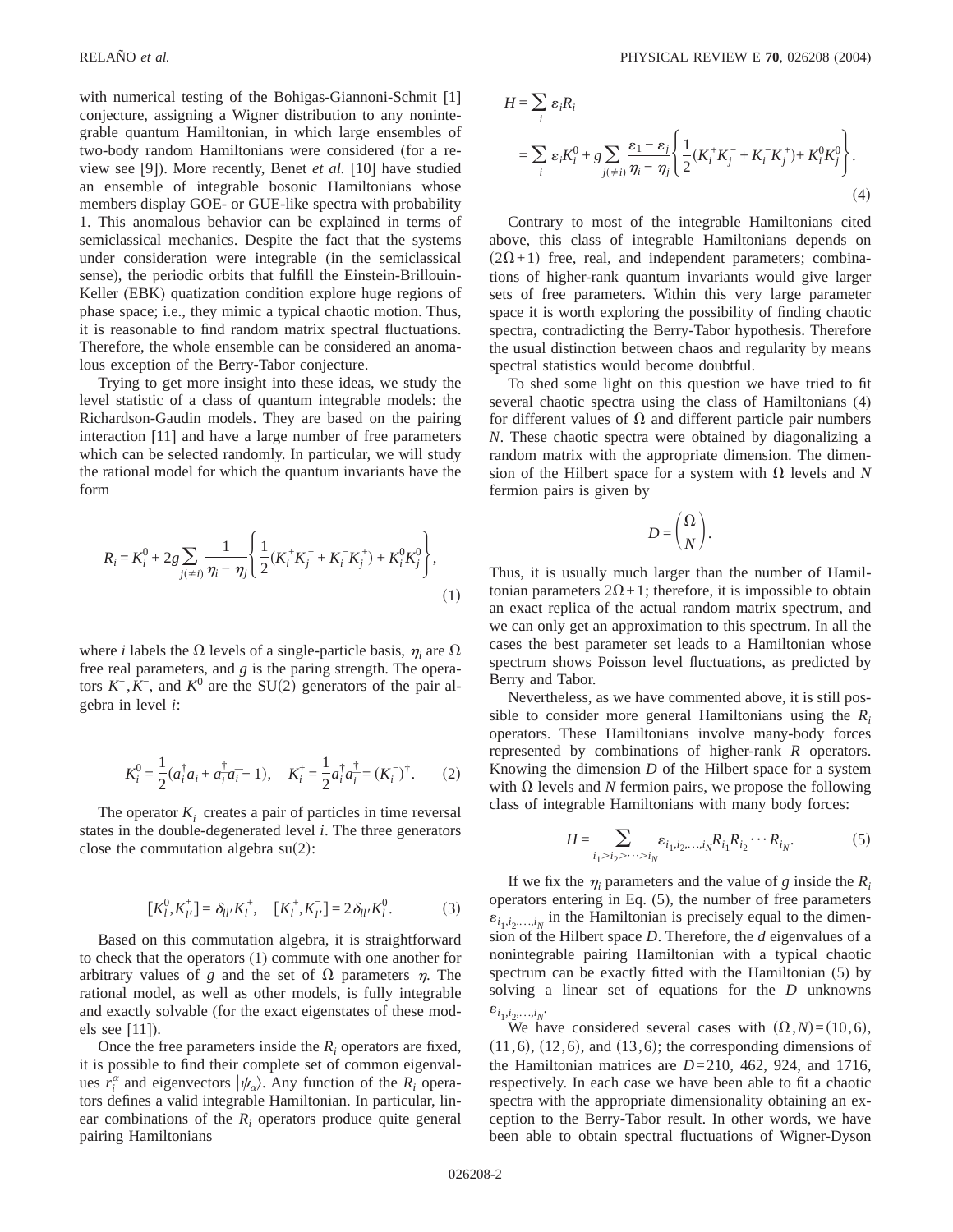type at all energy scales for quantum integrable Hamiltonians. Actually, exceptions to this rule were already known: for example, Crehan [12] proved that any spectral sequence obeying a certain growth restriction is the quantum spectrum of an equivalence class of classically integrable nonlinear oscillators. Our result, however, is quite more enlightening because it provides an example of a full and realistic quantum system where the semiclassical result of Berry and Tabor does not apply.

Our findings raise the question of how stable are these solutions against small perturbations of the Hamiltonian parameters within the parameter space and whether finite-size effects may affect these properties. To study these two points the Hamiltonians obtained in the previous fit are perturbed as follows. Each parameter  $\varepsilon_{i_1,i_2,...,i_N}$  in Eq. (5) is replaced by

$$
\varepsilon \to \varepsilon' = \varepsilon (1 + \phi \lambda), \tag{6}
$$

where  $\lambda$  stands for the perturbation strength and  $\phi$  is a phase chosen at random. Notice that the new Hamiltonian is also a combination of *Ri* operators and therefore is integrable.

Before we proceed to analyze the spectral fluctuations of gthe perturbed Hamiltonians, their spectra must be unfolded. For any quantum system the level density  $\rho(E)$  can be separated into a smooth part  $\rho(E)$  and a fluctuating part  $\rho(E)$ . The former gives the main trend of the level density and the later characterizes the spectral fluctuations. Similarly, the cumulative level density, which gives the true number of levels up to energy *E*,

$$
N(E) = \int_{-\infty}^{E} dE' \rho(E'), \qquad (7)
$$

can be separated into a smooth part  $\rho(E)$  and a fluctuating  $\rho(E)$  part, i.e.,

$$
N(E) = \overline{N(E)} + \overline{N(E)}.
$$
 (8)

Actually, level fluctuation amplitudes are modulated by the value of the mean level density  $\rho(E)$ ; therefore, to compare the fluctuations of different systems or even the fluctuations of different parts of the same spectrum, the level density smooth behavior must be removed. This is done by means of a transformation, called unfolding [13], which consists of mapping the energy levels  $E_i$  onto dimensionless  $\zeta_i = N(E)$ . Then, the nearest-neighbor spacing sequence is defined by

$$
s_i = \zeta_{i+1} - \zeta_i, \quad i = 1, \dots, N - 1.
$$
 (9)

For the unfolded levels  $\overline{\rho}(\epsilon) = 1$  and  $\langle s \rangle = 1$ . In general this is a difficult task for systems where an analytical expression for the mean level density is not known. This is the case of the Hamiltonian ensembles introduced in the present paper. Therefore, in order to obtain a good approximation to  $N(E)$ we have performed a least-squares fit to the Chebyshev polynomials.

The spectral properties of the perturbed Hamiltonians can be analyzed by means of different statistics. The most simple is the nearest-neighbor spacing distribution  $P(s)$ . It allows us to quantify the chaoticity of the system in terms of a single parameter  $\omega$  by fitting the  $P(s)$  histogram to the Brody dis-



FIG. 1. Variation of the Brody parameter  $\omega$  as a function of the perturbation strength  $\lambda$  for  $(\Omega, N) = (10, 6)$ ,  $(11, 6)$ ,  $(12, 6)$ , and  $(13,6).$ 

tribution  $P(s, \omega)$  [14] using a least-squares method. The resulting distribution interpolates between the Poisson limit  $(\omega=0)$  and the Wigner limit  $(\omega=1)$ . It would be also possible to analyze the behavior of the eigenstates as a function of the perturbation strength. This could be done calculating the information entropy  $I_H$  or the localization length  $I_H$  [15]. However, we can advance that the Hamiltonian eigenstates will remain unaltered under the influence of the perturbation (6) which is defined on the coefficients of the combination of integrals of motion but does not modify them. Actually, for any integrable system the eigenstates are completely defined by the quantum integrals of motion, and the Hamiltonian can be expressed as a function of these operators. Therefore, all Hamiltonians obtained using different functions of a given complete set of integrals of motion will have the same eigenstates.

Figure 1 displays in a semilogarithmic scale the Brody parameter  $\omega$  as a function of the perturbation strength  $\lambda$  for the four  $(\Omega, N)$  examples we have considered before. In all cases a very small perturbation is enough to drive the system to the Poisson limit. For the smallest system we considered  $(D=210)$  a perturbation  $\lambda \sim 10^{-5}$  is enough to obtain Poissonian spectral fluctuations, while for the largest system (D  $=1716$ ) three orders of magnitude less are required. Clearly, the trend is that larger systems require smaller perturbations.

In the light of these results we conclude that it is necessary to consider integrable Hamiltonians with many-body interactions in order to obtain a chaoticlike energy spectrum. However, small perturbations within the integrable space of parameters restore the Poissonian-like spectrum. We conjecture that for very large  $\Omega$  and *N* values a chaotic spectra would correspond to isolated points in the parameter space and that a infinitesimal perturbation within this space would immediately drive the system to a Poisson distribution.

In some cases it is possible to introduce a suitable random matrix model that describes the behavior of spectral fluctuations as the system evolves through parameter space. This has already been done for the metal-insulator transition or for the order-disorder transition in quantum Hall systems [16]. However, in the present case, this approach seems to be more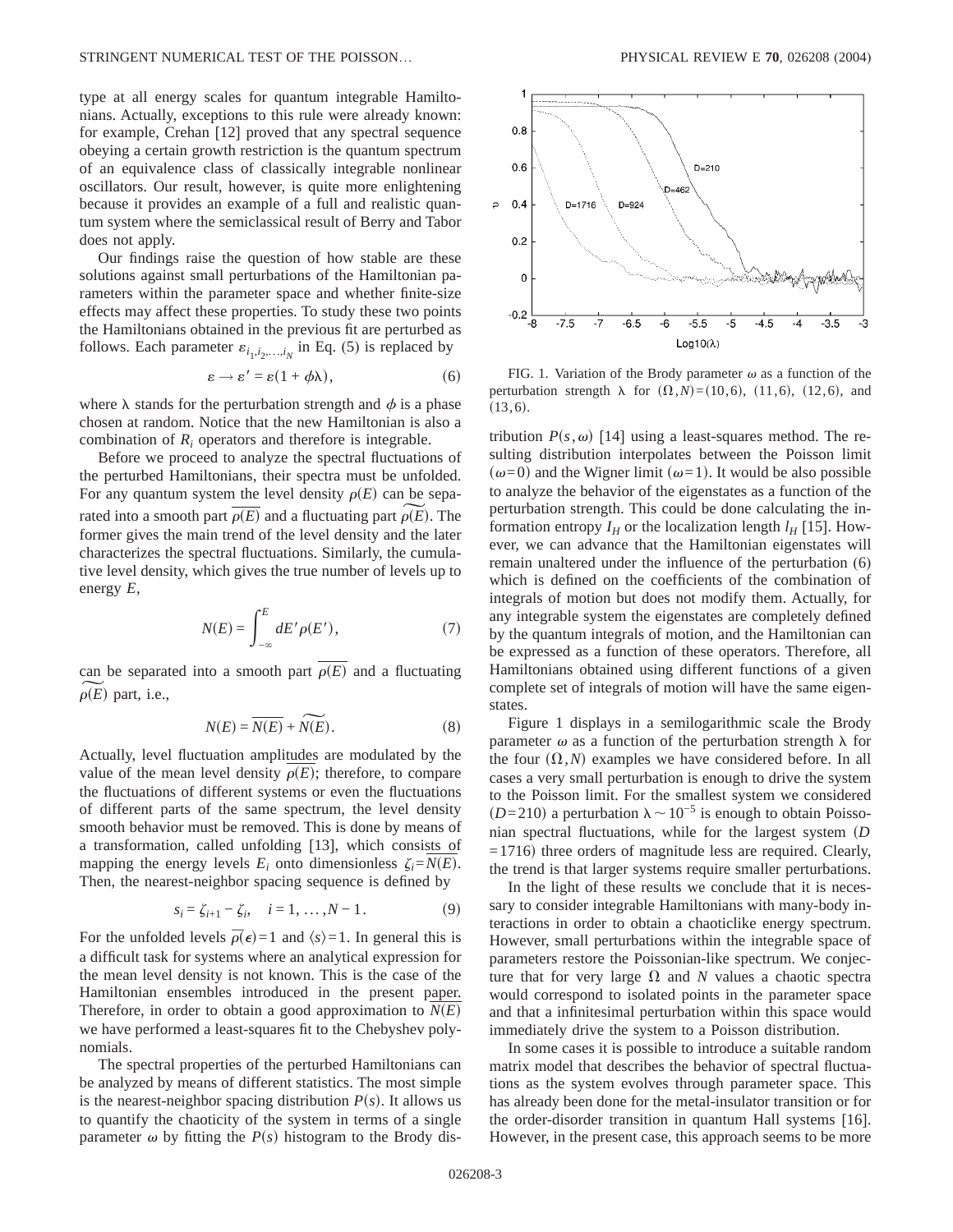

FIG. 2. Nearest-neighbor spacing distribution  $P(s)$  for 200 TB-PRE members. The dashed curve corresponds to the Poisson limit.

complicated since the "Wigner phase" corresponds to isolated points in parameter space.

In view of the previous results, one would expect that a more physically sound family of pairing Hamiltonians with two-body forces like Eq. (4) should give rise to a clean Poisson level statistics. In order to verify the correctness of this statement we have studied an ensemble of Hamiltonians (4), which we shall call a "two-body pairing random ensemble" (TBPRE). We selected the case of  $(\Omega, N) = (13, 6)$ , corresponding to largest dimension  $D=1716$ . For the sake of simplicity, the  $\eta_i$  parameters and the strength *g* were given fix values and the  $\varepsilon_i$  coefficients were selected randomly. The quantum invariants  $R_i$  (1) are independent of the  $\varepsilon_i$  parameters and, thus, their corresponding eigenvalues stay the same for the whole ensemble. In our calculations we have used 200 ensemble members.

The short- and long-range spectral correlations of this ensemble have been analyzed by means of the usual level statistics distribution  $P(s)$  and by the rigidity  $\Delta_3(L)$ , respectively. In the Poisson limit, characteristic of a regular system, the nearest-neighbor spacing distribution behaves as  $P^{Poisson}(s) = \exp(-s)$  and  $\Delta_3^{Poisson}(L) = L/15$ . Figure 2 compares the nearest-neighbor distribution  $P(s)$ , calculated nu-



TBPRE members. The dashed line represents the Poisson values.



FIG. 4. Logarithmic plot of the average quadratic distance  $\delta$ between the accumulated nearest spacing distribution obtained from the 200 TBPRE members and the Poisson limit, given by  $n^{Poisson}(s) = 1 - \exp(-s)$ .

merically for our ensemble with the expected Poisson limit. We present the results in normal as well as in semilogarithmic scales to enlarge the small spacing region, which has been shown to present some deviations from the Poisson limit [17]. It can be seen that the histogram and the theoretical curve match perfectly. Figure 3 shows the calculated  $\Delta_3(L)$  and compares it to the Poisson limit *L*/15. The agreement is almost perfect up to  $L \approx 40$ ; for larger *L* values the  $\Delta_3$  shows a slight upbending from the Poisson straight line. The calculation of the rigidity is quite sensitive to the unfolding procedure. When the mean level density is not accurately enough known, the unfolding method will introduce accumulated errors that eventually give rise to a spurious increase of the  $\Delta_3(L)$  for large *L* values [18]. The results shown in these two figures make it possible to conclude that the TBPRE spectral fluctuations are very well described by the Poisson statistic. Actually, Figs. 2 and 3 constitute the most precise numerical verification of the Berry-Tabor theoretical proof due to the fact that we were able to accumulate statistics by using an ensemble of random integrable Hamiltonians (TBPRE), which, to the best of our knowledge, it would not be possible for any other integrable model.

To support in a more precise way this conclusion we consider again the  $p(s)$  statistics. As this statistics is less sensitive to the unfolding procedure than the  $\Delta_3$ , small deviations from the theoretical Poisson prediction can be connected to the actual characteristics of the system dynamics. To avoid any effects related to the bin size in the  $P(s)$  histogram, we will use the accumulated nearest-neighbor spacing distribution  $I(s) = \int_0^s P(s')ds'$ , which in Poisson limit is given by  $I^{Poisson}(s) = 1 - \exp(-s)$ . We define a "distance" between the

calculated 
$$
n(s)
$$
 distribution and the Poisson limit as  
\n
$$
\delta^2 = \int_0^\infty |n(s) - n^{Poisson}(s)|^2 ds.
$$
\n(10)

We consider four TBPRE with  $(\Omega, N) = (11, 6), (12, 6),$  $(13,6)$ , and  $(14,6)$ . The matrix dimensions for these ensembles are *D*=462, 924, 1716, and 3003, respectively. In